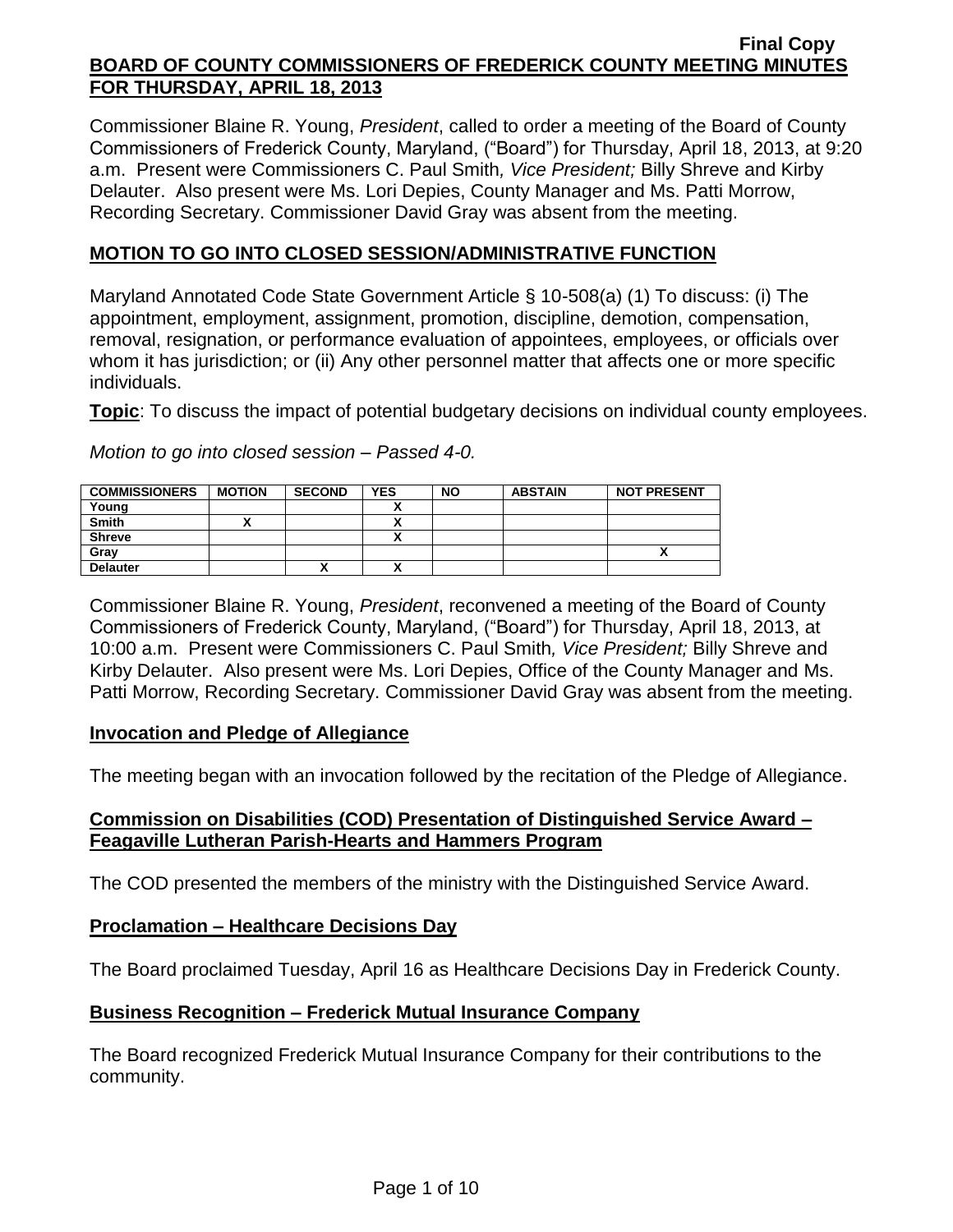#### **Commissioner Comments**

Comments were provided by Commissioners Young, Smith and Delauter.

### **Update of Board of County Commissioners' Administrative Actions – Commissioner Blaine R. Young and Lori Depies, Office of the County Manager**

Commissioner Young briefed the public on the Board's recent administrative actions.

#### **Approval of Minutes**

The minutes for April 7 and April 9, 2013, were approved by unanimous consent.

### **PUBLIC COMMENTS**

None.

# **CONSENT AGENDA**

The following items were considered on the consent agenda:

- FY 2014 Governor's Office of Crime Control & Prevention Sex Offender Compliance and Enforcement in Maryland (SOCEM) Grant
- FY 2013/2014 Division of Rehabilitation Services (DORS) Summer and Year Round Youth Jobs
- Application to the Meals on Wheels Association of America to Request an Award for the March for Meals/Mayors for Meals
- Substance Abuse and Mental Health Services Administration (SAMHSA) Grant to Expand Substance Abuse Treatment Capacity in Drug Court
- FFY 2013 Hazard Mitigation Grant Program Hazard Mitigation Plan Update Application

*Motion to approve the consent agenda as presented – Passed 4-0.*

| <b>COMMISSIONERS</b> | <b>MOTION</b> | <b>SECOND</b> | <b>YES</b> | <b>NO</b> | <b>ABSTAIN</b> | <b>NOT PRESENT</b> |
|----------------------|---------------|---------------|------------|-----------|----------------|--------------------|
| Young                |               |               |            |           |                |                    |
| <b>Smith</b>         |               |               |            |           |                |                    |
| <b>Shreve</b>        |               | "             |            |           |                |                    |
| Gray                 |               |               |            |           |                |                    |
| <b>Delauter</b>      | ,,            |               |            |           |                |                    |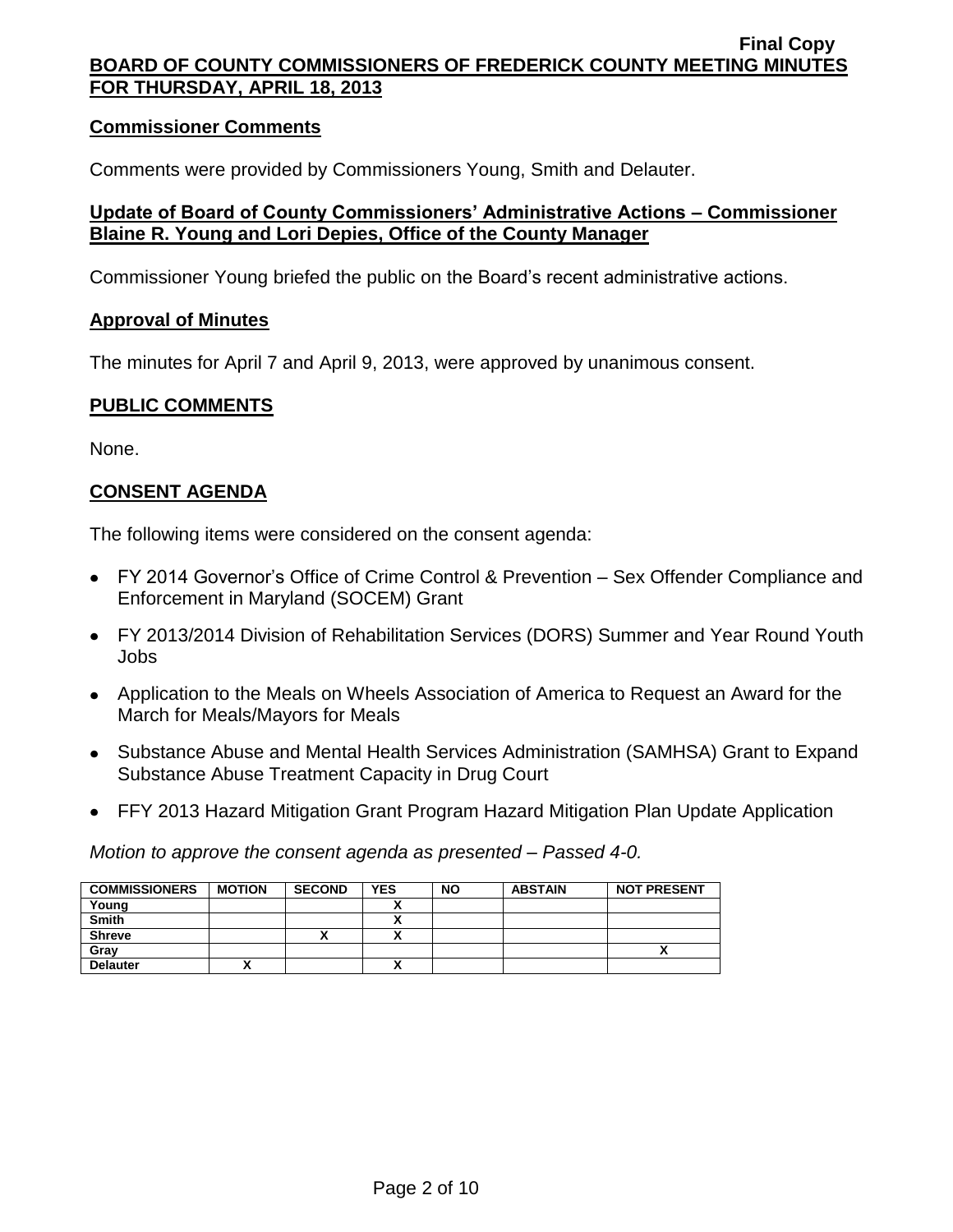#### **SPECIAL ORDER**

## **Online Sale of Frederick County General Obligation Public Facilities Bonds - Sam Ketterman, Davenport & Company LLC (County Financial Advisor); James Cumbie, Esquire, Venable LLP (County Bond Counsel) and Erin White, Finance Division**

Mr. Ketterman, Mr. Cumbie and Ms. White explained to the Board the procedure of selling the bonds. The bids arrived at 11:00 a.m. with the apparent low bidder being PNC Capital Markets.

*Motion to adopt a resolution to give the Acting Finance Director the authority to award the bonds to the lowest bidder – Passed 4-0.*

| <b>COMMISSIONERS</b> | <b>MOTION</b> | <b>SECOND</b> | <b>YES</b> | <b>NO</b> | <b>ABSTAIN</b> | <b>NOT PRESENT</b> |
|----------------------|---------------|---------------|------------|-----------|----------------|--------------------|
| Young                |               |               |            |           |                |                    |
| <b>Smith</b>         |               |               |            |           |                |                    |
| <b>Shreve</b>        |               |               | ~          |           |                |                    |
| Grav                 |               |               |            |           |                |                    |
| <b>Delauter</b>      |               | '             |            |           |                |                    |

(A copy of the approved/adopted resolution can be obtained in the County Manager's Office or from the county's website, [www.FrederickCountyMD.gov.](http://www.frederickcountymd.gov/))

#### **ADMINISTRATIVE BUSINESS**

#### **Business Updates – Helen Riddle, Community Development Division**

Ms. Riddle updated the Board on business activity in Frederick County.

#### **Bid Award – Purchasing Memo #13-118 – Montevue Adaptive Reuse Project (MARP) Building Elevator Modernization Services – Diane George, Finance Division**

Ms. Sue Barthol and Mr. Dave Ennis, Public Works Division, commented on the bid award.

*Motion to approve Purchasing Memo #13-118 as presented – Passed 3-1.*

| <b>COMMISSIONERS</b> | <b>MOTION</b> | <b>SECOND</b> | <b>YES</b>               | <b>NO</b> | <b>ABSTAIN</b> | <b>NOT PRESENT</b> |
|----------------------|---------------|---------------|--------------------------|-----------|----------------|--------------------|
| Young                |               |               |                          |           |                |                    |
| <b>Smith</b>         |               |               |                          |           |                |                    |
| <b>Shreve</b>        |               |               | $\overline{\phantom{a}}$ |           |                |                    |
| Gray                 |               |               |                          |           |                | ~                  |
| <b>Delauter</b>      |               |               |                          |           |                |                    |

#### **Adoption of the Revised Base Emergency Operations Plan – Seamus Mooney, Emergency Services Division**

Mr. Mooney presented the revision and the proposed resolution.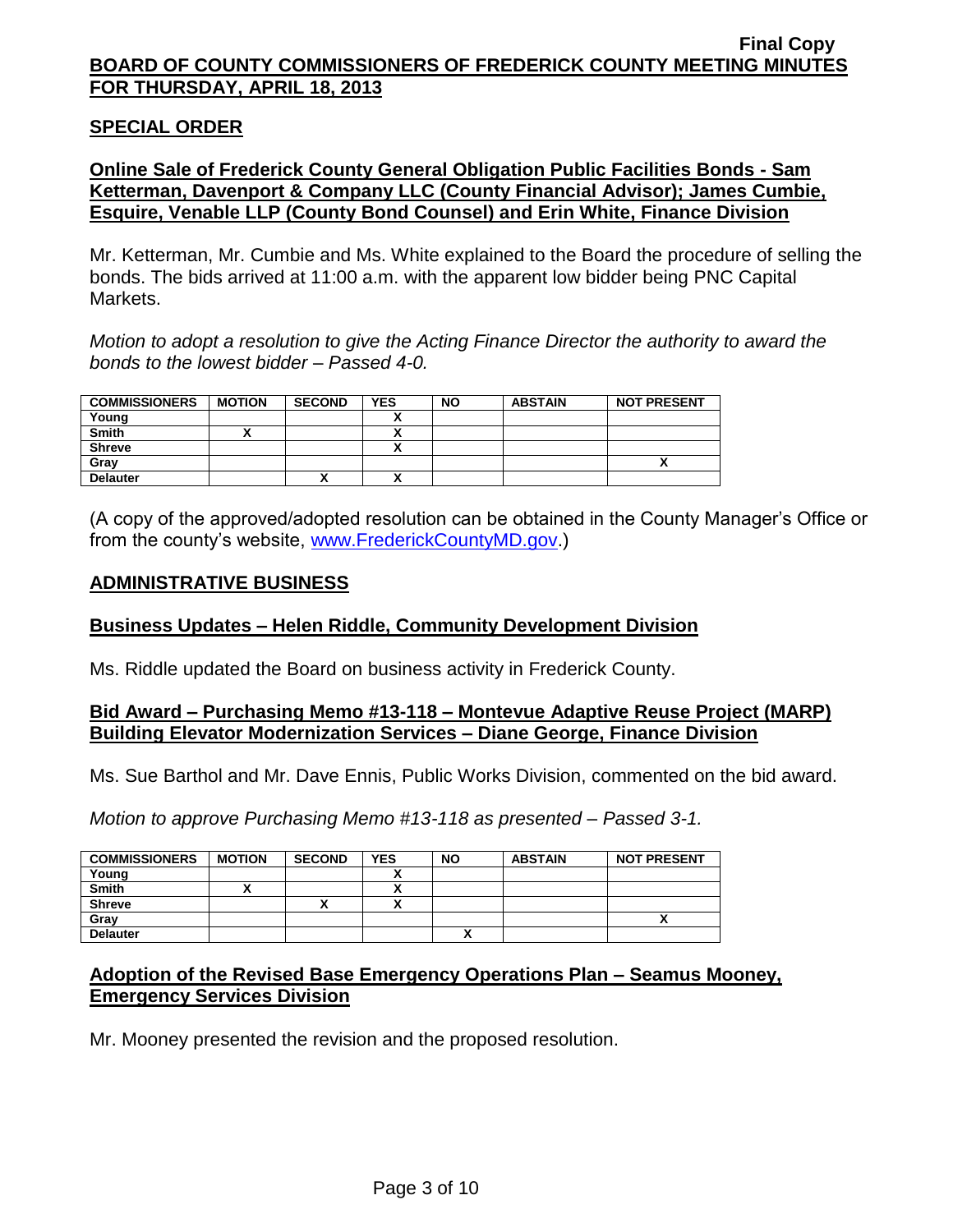*Motion to adopt the 2013 revision to the Base Emergency Operations Plan as submitted and adopt the associated resolution – Passed 4-0.*

| <b>COMMISSIONERS</b> | <b>MOTION</b> | <b>SECOND</b> | <b>YES</b> | <b>NO</b> | <b>ABSTAIN</b> | <b>NOT PRESENT</b> |
|----------------------|---------------|---------------|------------|-----------|----------------|--------------------|
| Young                |               |               |            |           |                |                    |
| <b>Smith</b>         |               |               | ~          |           |                |                    |
| <b>Shreve</b>        |               |               | n          |           |                |                    |
| Gray                 |               |               |            |           |                |                    |
| <b>Delauter</b>      |               |               |            |           |                |                    |

(A copy of the approved/adopted resolution can be obtained in the County Manager's Office or from the county's website, [www.FrederickCountyMD.gov.](http://www.frederickcountymd.gov/))

## **Variance in the Use of EMS Billing Fees – Doug Orner, Volunteer Fire and Rescue Services – Office of the County Manager**

Mr. Orner and Mr. Lowman Keeney, Thurmont Community Ambulance Service, Inc. (TCAS), presented a request for an exception to the current rules for use of EMS billing funds to give the TCAS the option to use funds toward the non-operational portion of the proposed community hall. Currently, the funds collected under the Subscription Club and/or Transport Fees Program (Program) may be utilized only for expenses directly related to fire, rescue or emergency medical services.

Mr. Michael Chomel, Office of the County Attorney, noted the change would need to be made by resolution and a public hearing.

*Motion to direct staff to take through the public hearing process a proposed change to the Ambulance Transport Fee Program that would allow ambulance billing funds, in excess of what is needed for emergency services, to be allocated for the use of specific non-operational projects, with the Board's approval.*

| <b>COMMISSIONERS</b> | <b>MOTION</b> | <b>SECOND</b> | <b>YES</b> | <b>NO</b> | <b>ABSTAIN</b> | <b>NOT PRESENT</b> |
|----------------------|---------------|---------------|------------|-----------|----------------|--------------------|
| Young                |               |               |            |           |                |                    |
| <b>Smith</b>         |               |               |            |           |                |                    |
| <b>Shreve</b>        |               |               |            |           |                |                    |
| Gray                 |               |               |            |           |                | ~                  |
| <b>Delauter</b>      |               | ́             | ~          |           |                |                    |

# **FY 2014 Electric Lighting District Tax Rates – Regina Howell, Budget Office – Office of the County Manager**

Ms. Howell presented the proposed changes to the Braddock Heights and New Addition Electric Lighting Districts noting the current rates were insufficient to cover the electric costs in those areas.

*Motion to take the rates to public hearing as presented – Passed 4-0.*

| <b>COMMISSIONERS</b> | <b>MOTION</b> | <b>SECOND</b> | <b>YES</b> | <b>NO</b> | <b>ABSTAIN</b> | <b>NOT PRESENT</b> |
|----------------------|---------------|---------------|------------|-----------|----------------|--------------------|
| Young                |               |               |            |           |                |                    |
| <b>Smith</b>         |               |               |            |           |                |                    |
| <b>Shreve</b>        |               |               |            |           |                |                    |
| Gray                 |               |               |            |           |                |                    |
| <b>Delauter</b>      |               |               |            |           |                |                    |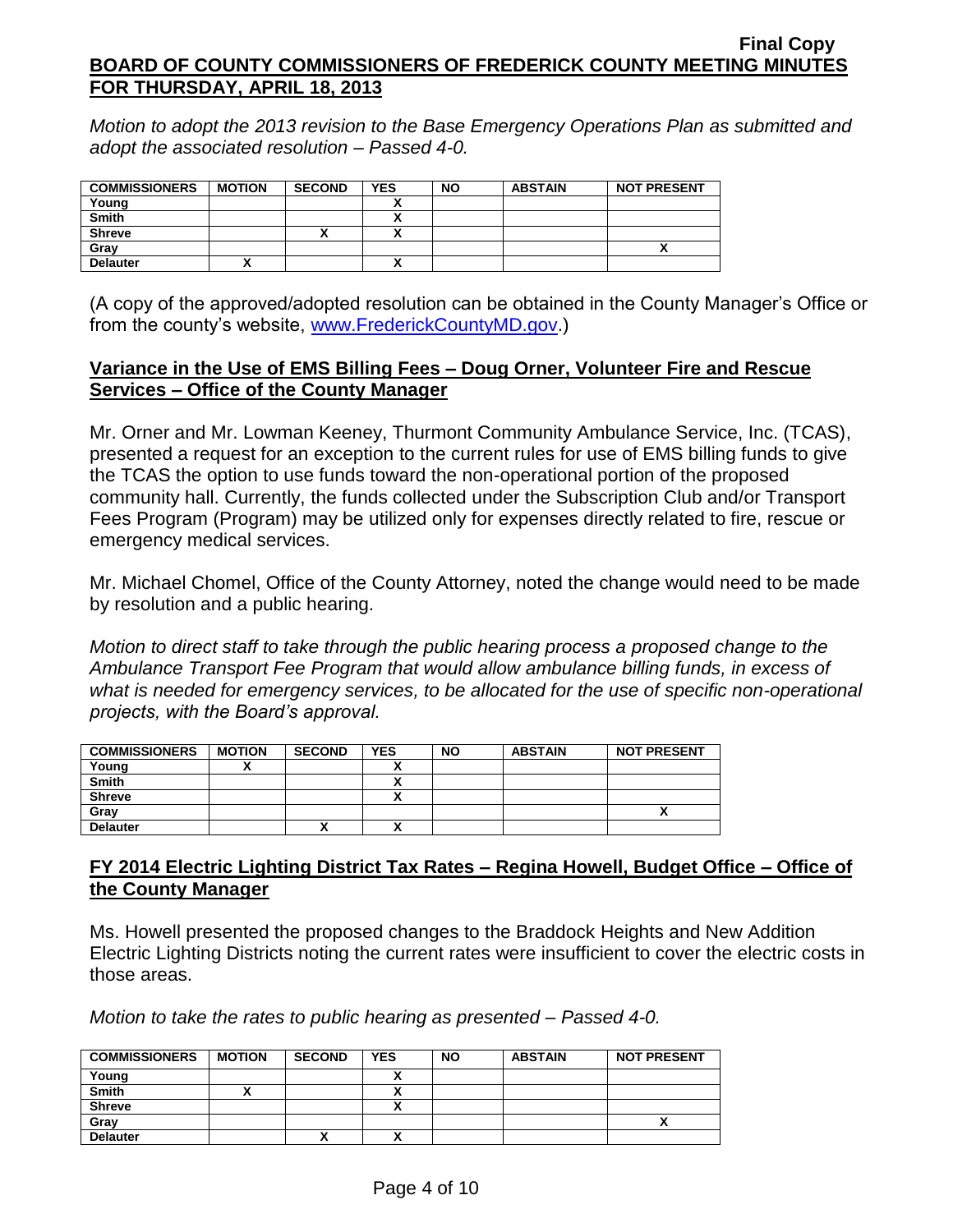## **Constant Yield Tax Rate Discussion – Regina Howell, Budget Office – Office of the County Manager**

Ms. Howell presented the constant yield tax rate and the proposed FY 2014 tax rate.

*Motion to place an ad in The Frederick News-Post regarding the constant yield tax rate and the proposed real property tax rate; hold a public hearing on May 7, and adopt the property tax rate on May 9, 2013 – Passed 4-0.*

| <b>COMMISSIONERS</b> | <b>MOTION</b> | <b>SECOND</b> | <b>YES</b> | <b>NO</b> | <b>ABSTAIN</b> | <b>NOT PRESENT</b> |
|----------------------|---------------|---------------|------------|-----------|----------------|--------------------|
| Young                |               |               |            |           |                |                    |
| <b>Smith</b>         |               |               |            |           |                |                    |
| <b>Shreve</b>        |               |               | ,,         |           |                |                    |
| Grav                 |               |               |            |           |                |                    |
| <b>Delauter</b>      |               | '             | ~          |           |                |                    |

### **Approval of the FY 2014 Proposed Operating Budget to take to Public Hearing – Regina Howell, Budget Office – Office of the County Manager**

Ms. Howell reviewed with the Board the changes from the recommended to the proposed FY 2014 budget.

*Motion to incorporate the changes and take the proposed FY 2014 operating budget to public hearing on May 7, as recommended – Passed 4-0.*

| <b>COMMISSIONERS</b> | <b>MOTION</b> | <b>SECOND</b> | <b>YES</b> | <b>NO</b> | <b>ABSTAIN</b> | <b>NOT PRESENT</b> |
|----------------------|---------------|---------------|------------|-----------|----------------|--------------------|
| Young                |               |               |            |           |                |                    |
| <b>Smith</b>         |               |               |            |           |                |                    |
| <b>Shreve</b>        |               |               |            |           |                |                    |
| Gray                 |               |               |            |           |                |                    |
| <b>Delauter</b>      |               |               |            |           |                |                    |

### **COMMISSIONER COMMENTS**

None.

### **PUBLIC COMMENTS**

• Donald Lee

### **QUESTIONS – PRESS**

• Bethany Rogers, The Frederick News-Post

### **CLOSED SESSION**

Maryland Annotated Code State Government Article § 10-508(a) (7) To consult with counsel to obtain legal advice on a legal matter and (8) To consult with staff, consultants, or other individuals about pending or potential litigation.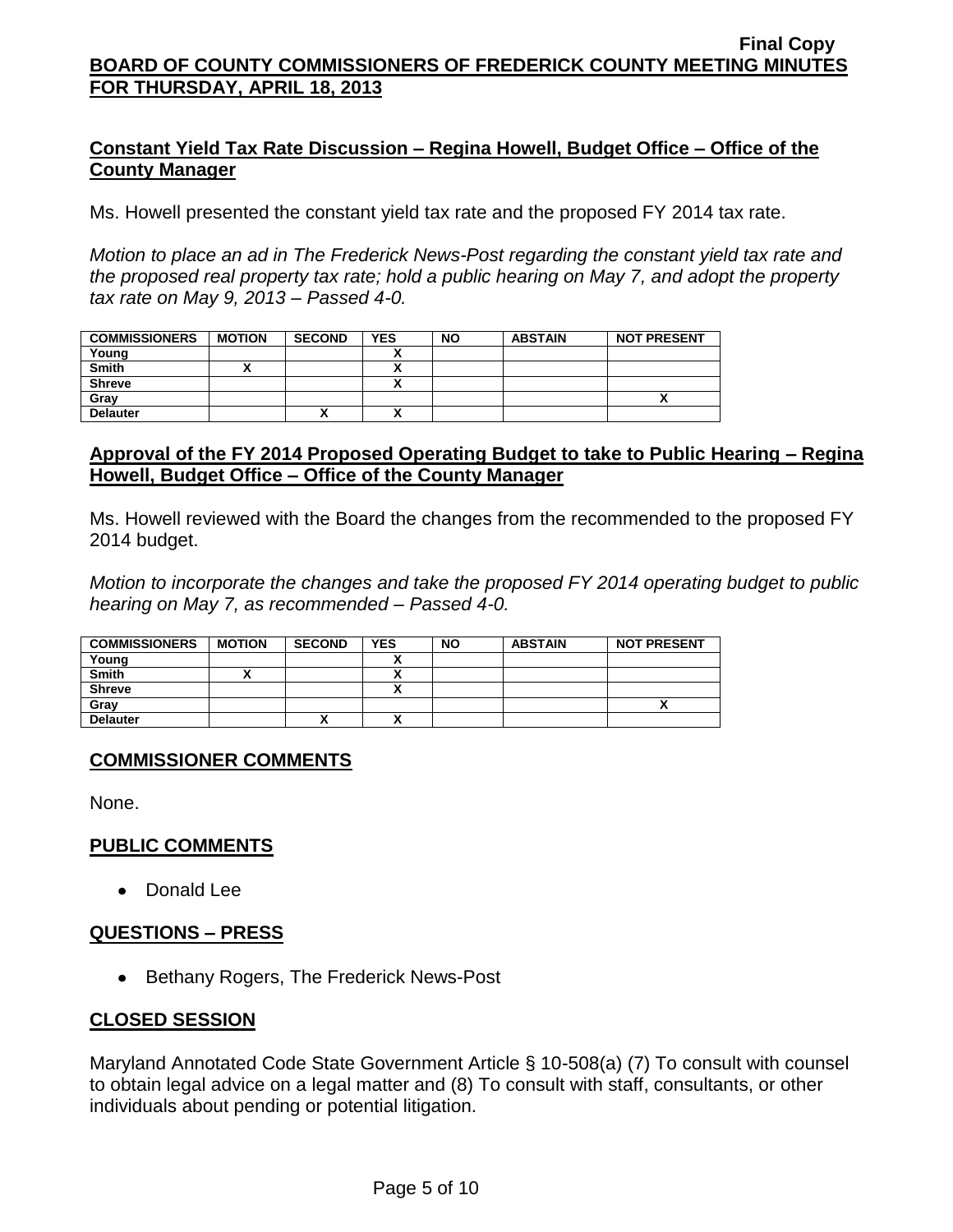**Topic**: To discuss with the county attorneys and staff the response to a complaint filed against the county.

*Motion to go into closed session – Passed 4-0.*

| <b>COMMISSIONERS</b> | <b>MOTION</b> | <b>SECOND</b> | <b>YES</b> | <b>NO</b> | <b>ABSTAIN</b> | <b>NOT PRESENT</b> |
|----------------------|---------------|---------------|------------|-----------|----------------|--------------------|
| Young                |               |               |            |           |                |                    |
| <b>Smith</b>         |               |               |            |           |                |                    |
| <b>Shreve</b>        |               |               |            |           |                |                    |
| Gray                 |               |               |            |           |                |                    |
| <b>Delauter</b>      |               |               |            |           |                |                    |

# **ADJOURN**

The meeting adjourned at 12:20 p.m.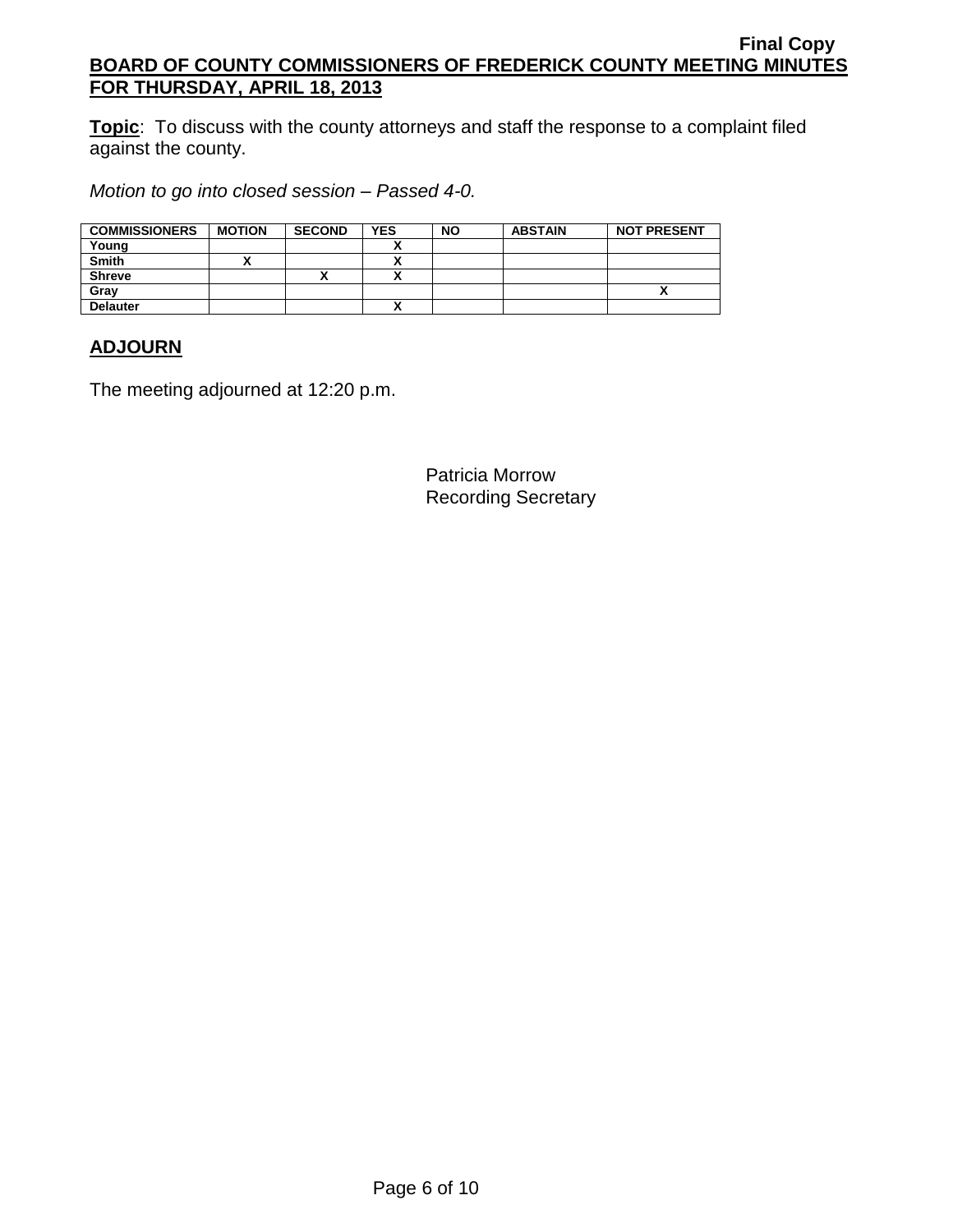# **FORM OF STATEMENT FOR CLOSING THE MEETING OF THURSDAY, APRIL 18, 2013**

# **STATUTORY AUTHORITY TO CLOSE SESSION**

#### **State Government Article §10-508(a):**

(1) To discuss: (i) The appointment, employment, assignment, promotion, discipline, demotion, compensation, removal, resignation, or performance evaluation of appointees, employees, or officials over whom it has jurisdiction; or (ii) Any other personnel matter that affects one or more specific individuals.

#### **Motion:**

Upon a motion by Commissioner Smith, seconded by Commissioner Delauter, the Board voted

4-0, with Commissioner Gray absent, to go into closed session under the Maryland Annotated Code State Government Article § 10-508(a) (1) To discuss: (i) The appointment, employment, assignment, promotion, discipline, demotion, compensation, removal, resignation, or performance evaluation of appointees, employees, or officials over whom it has jurisdiction; or (ii) Any other personnel matter that affects one or more specific individuals.

#### **Time and Location:**

9:20 a.m. – Third Floor Meeting Room, Winchester Hall

### **Topic to be Discussed:**

To discuss the impact of potential budgetary decisions on individual county employees.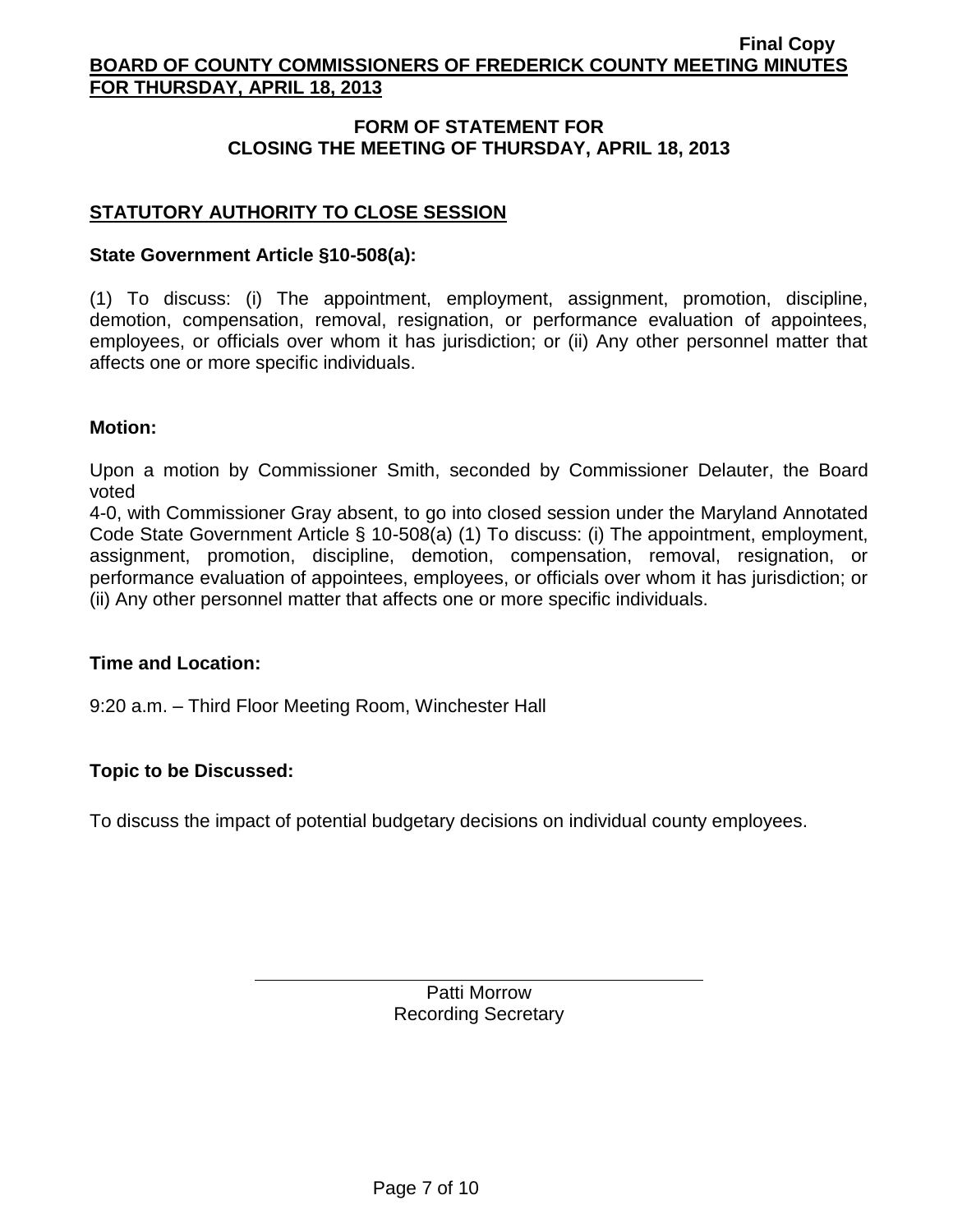#### **FORM OF STATEMENT FOR MINUTES OF NEXT OPEN MEETING ON THURSDAY, APRIL 18, 2013, FOLLOWING THE CLOSED MEETING OF THURSDAY, APRIL 18, 2013**

# **STATUTORY AUTHORITY TO CLOSE SESSION**

#### **State Government Article §10-508(a):**

(1) To discuss: (i) The appointment, employment, assignment, promotion, discipline, demotion, compensation, removal, resignation, or performance evaluation of appointees, employees, or officials over whom it has jurisdiction; or (ii) Any other personnel matter that affects one or more specific individuals.

### **Motion:**

Upon a motion by Commissioner Smith, seconded by Commissioner Delauter, the Board voted

5-0, with Commissioner Gray absent, to go into closed session under the Maryland Annotated Code State Government Article § 10-508(a) (1) To discuss: (i) The appointment, employment, assignment, promotion, discipline, demotion, compensation, removal, resignation, or performance evaluation of appointees, employees, or officials over whom it has jurisdiction; or (ii) Any other personnel matter that affects one or more specific individuals.

### **Time and Location:**

9:20 a.m. – Third Floor Meeting Room, Winchester Hall

### **Others in Attendance:**

L. Depies, J. Mathias, M. Hose, R. Howell, E. White

### **Topic Discussed:**

To discuss the impact of potential budgetary decisions on individual county employees.

### **Action Taken:**

The Board gave direction to staff to eliminate county positions as part of a reorganization.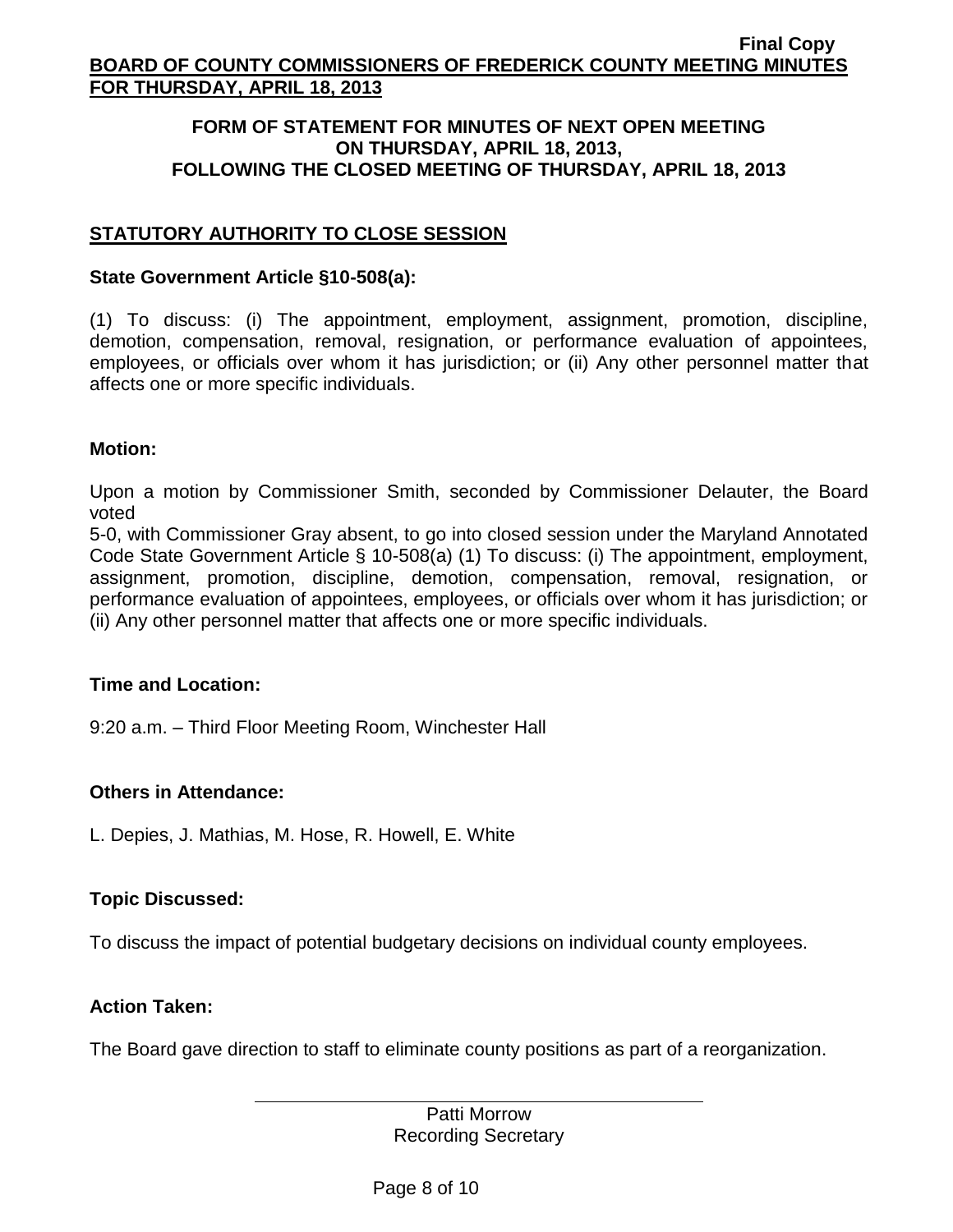# **FORM OF STATEMENT FOR CLOSING THE MEETING OF THURSDAY, APRIL 18, 2013**

# **STATUTORY AUTHORITY TO CLOSE SESSION**

#### **State Government Article §10-508(a):**

(7) To consult with counsel to obtain legal advice on a legal matter and (8) To consult with staff, consultants, or other individuals about pending or potential litigation.

#### **Motion:**

Upon a motion by Commissioner Smith, seconded by Commissioner Shreve, the Board voted 4-0, with Commissioner Gray absent, to go into closed session under the Maryland Annotated Code State Government Article § 10-508(a) (7) To consult with counsel to obtain legal advice on a legal matter and (8) To consult with staff, consultants, or other individuals about pending or potential litigation.

#### **Time and Location:**

12:20 p.m. – Third Floor Meeting Room, Winchester Hall

### **Topic to be Discussed:**

To discuss with the county attorneys and staff the response to a complaint filed against the county.